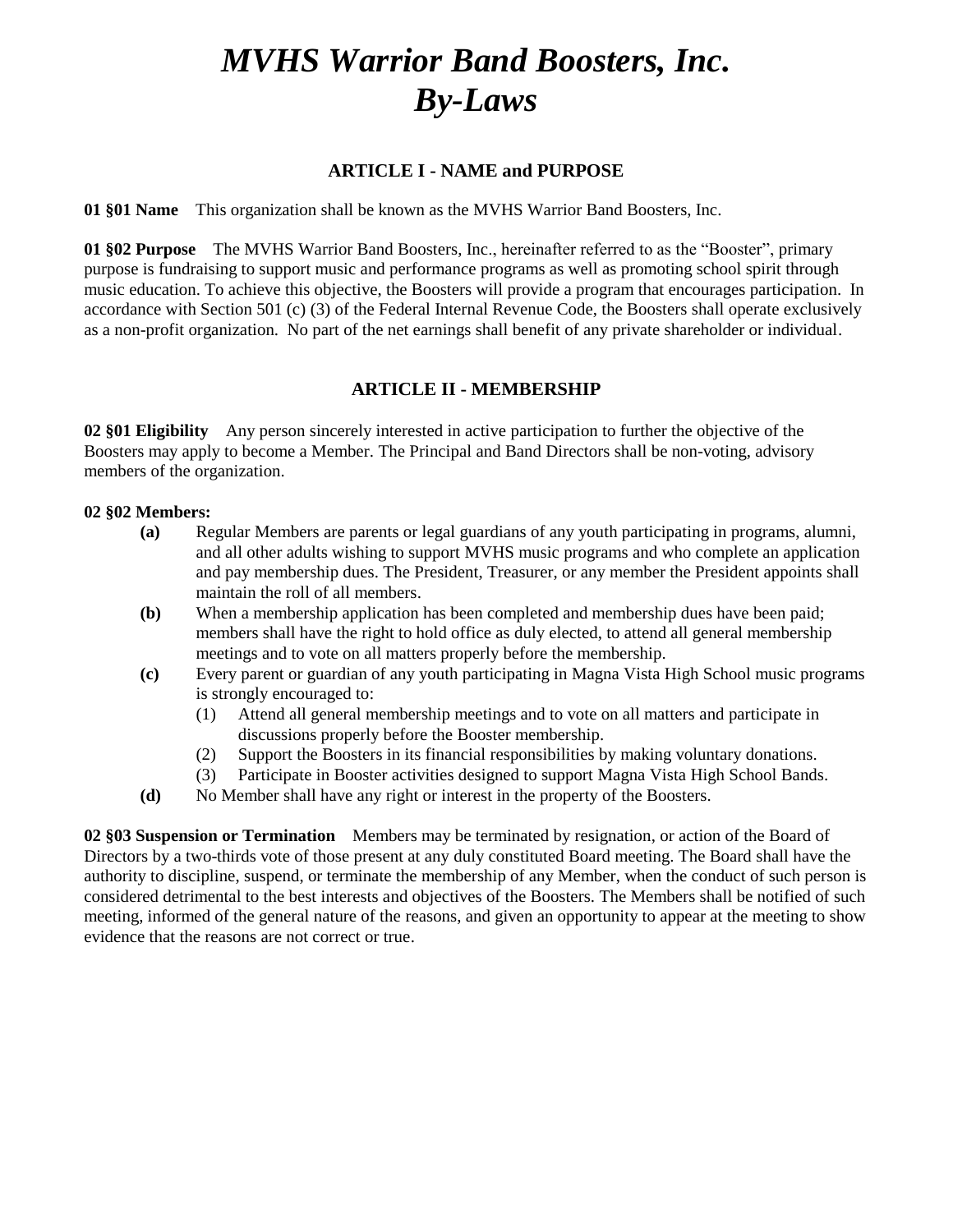# **ARTICLE III - GENERAL MEMBERSHIP MEETINGS**

**03 §01 General Membership Meeting** A General Membership Meeting is any meeting of the membership of the Boosters. There shall be at least one General Membership Meeting per quarter, but more if deemed necessary by the President. All topics up for discussion at such meetings must be submitted to the President in writing or by electronic request at least two (2) days prior to the meeting so that it may be placed on the agenda for discussion.

**03 §02 Notice of Meeting** Notice of each General Membership Meeting, shall be posted electronically at least five days in advance of the meeting. Such notice shall include the place, date, time and purpose of the meeting.

**03 §03 Voting** Only Regular Members in good standing shall have the right to make motions at General Membership Meetings. Each member is allowed to cast only one vote. The Board of Directors may invite and admit guests for presentations or comments during such meetings. There is no quorum required in order to convene a duly constituted General Membership Meeting, however, a quorum of at least five (5) members is necessary for the transaction of business. In the absence of a quorum the membership may not take action. In that event, any matter brought before the membership at a meeting at which a quorum is not present shall be discussed and decided by the Executive Board. No absentee ballots will be recognized

**03 §04 Annual Meeting of the Members** The annual Meeting of the Members shall be held at the June meeting each year for the purpose of electing the Board of Directors, receiving reports, reviewing these By-Laws, and for the transaction of such business as may properly come before the meeting.

**(a)** The Membership shall receive at the Annual Meeting a report by the President, or his/ her designate, the content of which should include:

**(1)** The condition of the Boosters,

**(2)** A general summary of funds received and expended by the Boosters for the previous year, the amount of funds currently in possession of the Boosters and the name of the financial institution in which such funds are maintained

**(3)** The whole amount of real and personal property owned by the Boosters, and where located.

- **(b)** The Membership shall have the right to vote for each position to be filled on the Board of Directors.
- **(c)** The Membership shall have the right to increase the number of the Board of Directors. If the number is increased, the additional Directors may be elected at the meeting at which the increase is voted, or at subsequent General Membership meetings.
- **(d)** The Board of Directors shall assume the performance of its duties at the start of the next fiscal vear (July  $1<sup>st</sup>$ )
- **(e)** The Board's term of office shall continue until its successors are elected and qualified under this section.

# **ARTICLE IV – SPECIAL GENERAL MEMBERSHIP MEETINGS**

**04 §01 Special General Membership Meeting** Special General Membership Meetings may be called by a majority of the Board of Directors, or by the President. Upon written or electronic request of a Member, the President can call a Special General Membership Meeting to consider the subject specified in the request if the President or a majority of the board deems the matter a necessity. No business other than that specified in the notice of the meeting shall be transacted. The request must be served on both the President and the Secretary. The Secretary shall be responsible for notifying all Members of the date, time and place of the meeting within five (5) days of receipt of the request. The President or the Secretary shall hold such meeting no later than fourteen (14) days after the receipt of the request. Notification may be made to Members in email, social media sites, or the Booster website.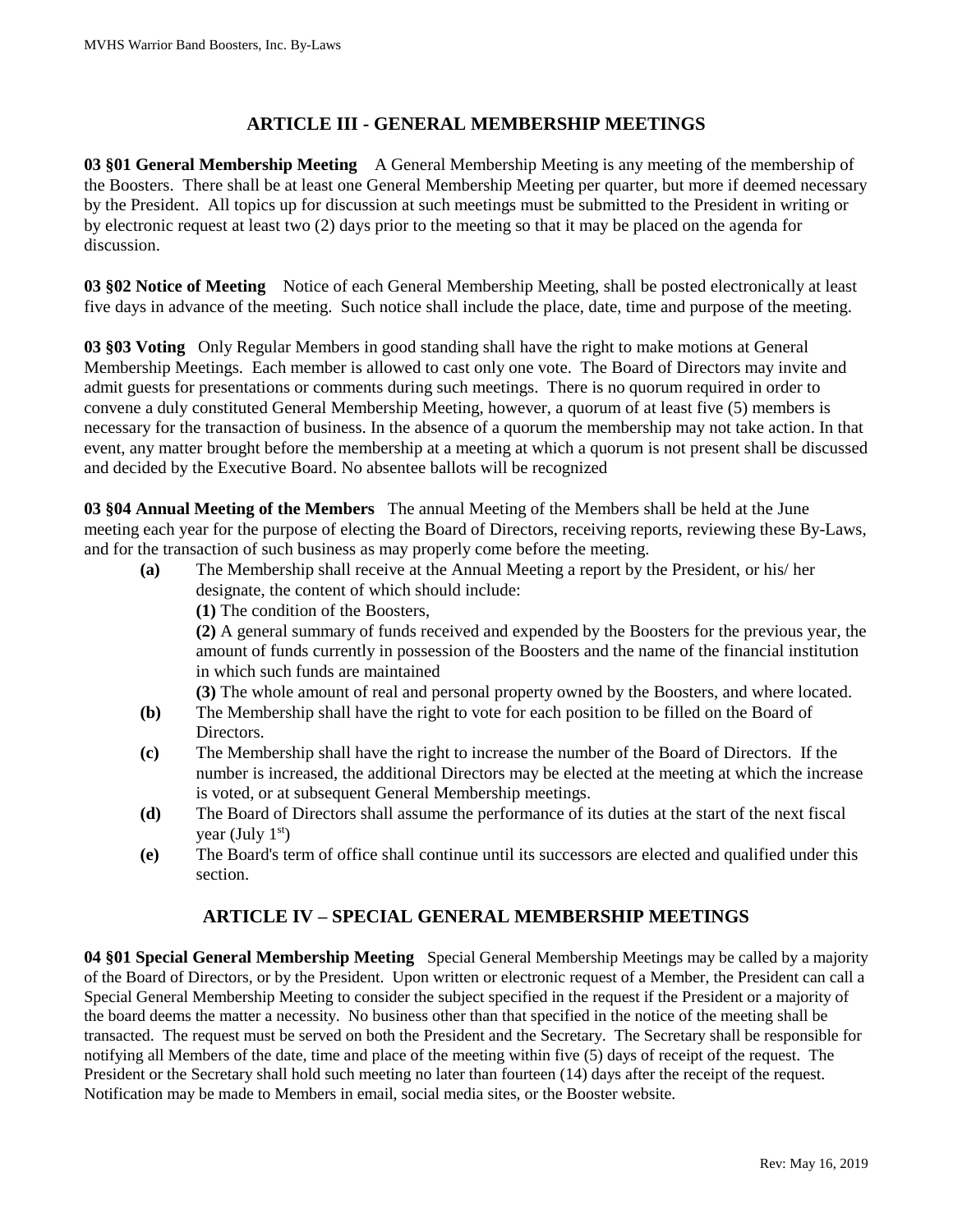# **ARTICLE V - BOARD OF DIRECTORS**

**05 §01 Authority.** The Board of Directors shall be the governing body of the Boosters and shall be charged with the full responsibility for the conduct of all phases of the program and shall be empowered to take all action necessary to discharge this responsibility subject only to the limitations contained in the Articles of Incorporation or By-Laws.

## **05 §02 Officers of the Board of Directors.**

**Board of Directors:** The following shall be the Officers and voting members of the Board of Directors. The President, Secretary, and Treasurer positions must be filled and the other positions may be filled that the start of the year or may be added in at a later date by the board if needed.

- **1)** President
- **2)** Vice President
- **3)** Secretary
- **4)** Treasurer

**Committee Chairs:** The following shall be Committee Chairs that may be needed for the year. These positions may be filled that the start of the year by the President or may be added in at a later date by the President or a majority vote of the Board of Directors.

- **1)** Fundraising Chair
- **2)** Membership Chair
- **3)** Volunteer Chair
- **4)** Equipment Chair
- **5)** Uniform Chair
- **6)** Color Guard Chair
- **7)** Communications Chair
- **8)** Meals Chair
- **9)** Event Chair
- **10)** Student Representatives (up to 2)

#### **Non-elected, ex-officio non-voting members**

- **1)** Band Director
- **2)** Principal

**05 §03 Term of Office** The voting members of the Board of Directors shall be elected by the Members at the Annual Meeting for a term of one (1) year and will be eligible for reelection annually. Individuals may submit their name to the President each May to place on the slate of nominees for the Annual Meeting in June. Incoming officers shall assume office following the June election and shall enter into the performance of their duties and shall continue in office until their successor has assumed office. A Newly elected officer must fully assume their office by July  $1<sup>st</sup>$  and an exiting officer can fully relinquish their office no later than June  $30<sup>th</sup>$  of that year. No more than one member of an immediate family may serve as a voting member of the Board of Directors at the same time.

**05 §04 Attendance at Meetings** All Board Members are required to attend all duly notified meetings. Members may only be excused from attendance by the President. Two consecutive unexcused absences or any three unexcused absences during the year may result in removal from the Board of Directors.

**05 §05 Vacancies** In the event that a position becomes vacant during the year, the President shall appoint a replacement.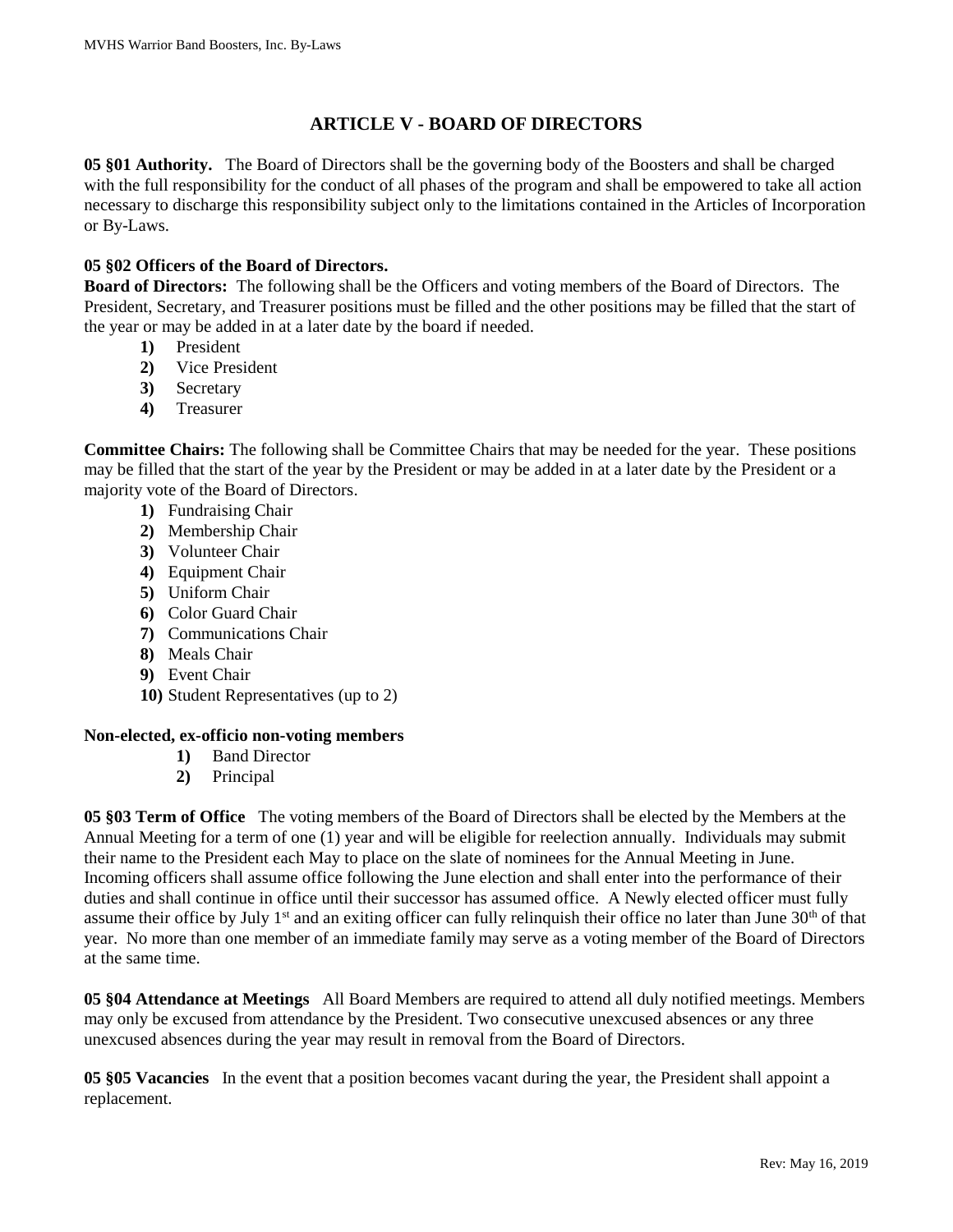## **ARTICLE VI - DUTIES AND POWERS OF THE BOARD AND COMMITTEES**

**06 §01 Appointments** The President or the Board, by majority vote of those present at a duly constituted meeting, shall have the power to appoint such other officers as he/she may deem necessary, may prescribe the duties of each, appoint such committees as they deem necessary, and delegate such powers to them as is advisable and proper under these By-Laws. The President or the Board by majority vote of those present at a duly constituted meeting, shall have the power, to discipline, suspend, or remove any Director, Officer, or Committee chair in accordance with the procedure set forth above.

#### **06 §02 Duties of Board Members**

## **President shall:**

- **(a)** Conduct the affairs of the Boosters and execute the policies established by the Board.
- **(b)** Communicate to the Board such matters as deemed necessary and make suggestions that promote the welfare and achieve the objectives of the Boosters.
- **(c)** Act on behalf of the Board, with their approval on matters of contracts, leases, and purchases in the name of the Boosters.
- **(d)** Investigate complaints, irregularities, and conditions detrimental to the Boosters and report to the Board or Executive Committee as necessary.
- **(e)** Present a report of the condition of the Boosters at the Annual Meeting.
- **(f)** Be responsible for monitoring the Booster web-site and other social media sites.
- **(g)** Be responsible for all other communications of Booster actions as requested by the Board

#### **Vice President shall:**

**(a)** Perform any duties as requested by the President

**(b)** Preside at meetings in the absence of the President

#### **Secretary shall:**

- **(a)** Be responsible for recording the activities of the Boosters and maintain appropriate files, Board list, membership records, minutes, and mailing lists.
- **(b)** Give required notice of all meetings of the Boosters.
- **(c)** Distribute minutes of the meetings within seven (7) days of past meeting when they are approved.
- **(d)** Conduct all correspondence not specifically delegated in connection with said meetings and is responsible for carrying out all orders, votes and resolutions not otherwise committed.
- **(e)** Notify members of their election or appointments.

#### **Treasurer shall:**

- **(a)** Perform all duties as are herein set forth, and such duties as are incident to the office of Treasurer.
- **(b)** Keep records for the receipt and disbursement of all monies of the Boosters, approve all payments from allotted funds, and draw checks therefore in agreement with policies established by the Board. All checks shall be signed by the Treasurer, President, and/or a designated person.
- **(c)** Coordinates with school faculty, members of the Board, or Committee Chairs to make sure all money received is correctly deposited and all payments are correctly disbursed.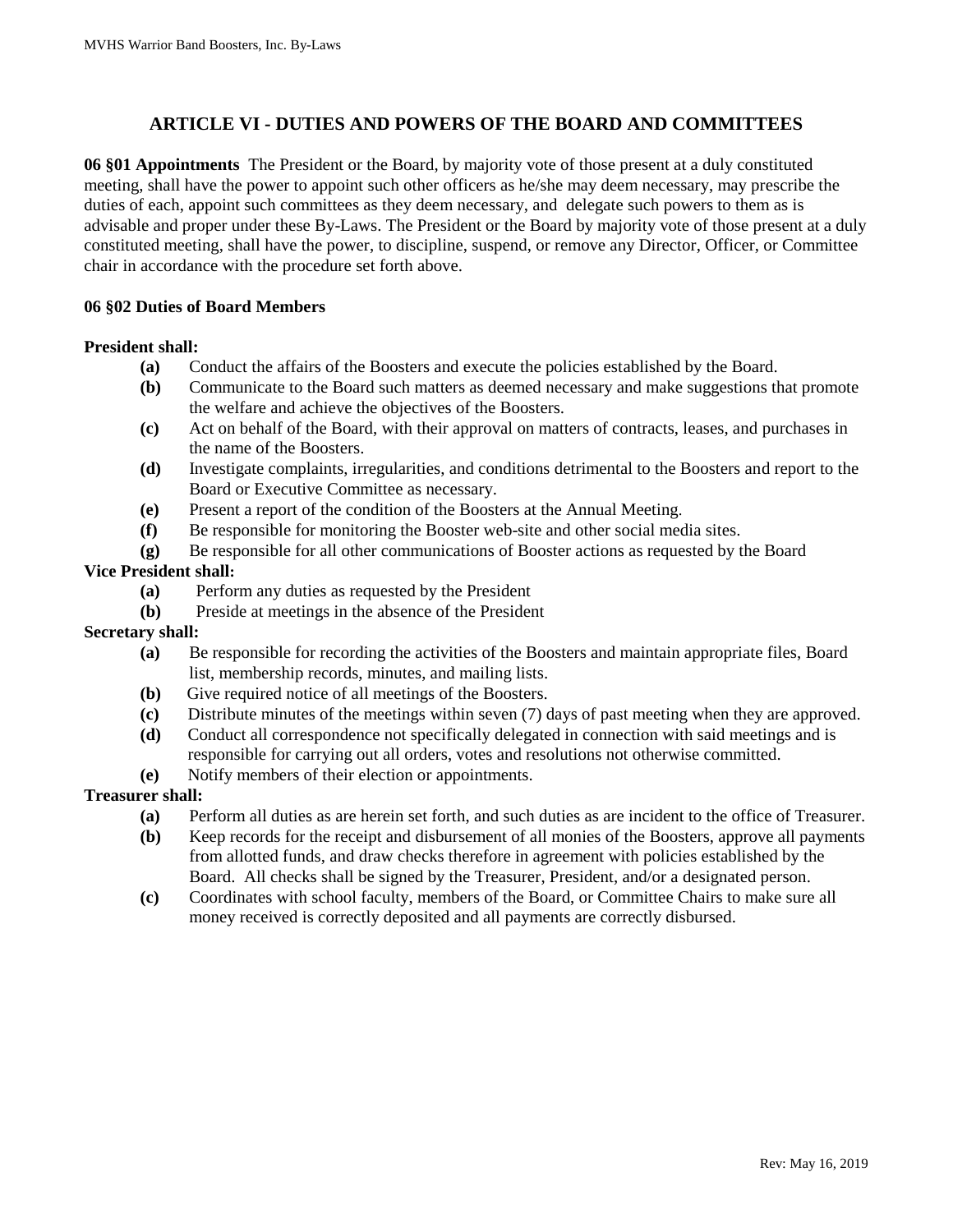#### **06 §03 Duties of Committee Chairs**

#### **Fundraising Chair shall:**

- **(a)** Be responsible for planning, promoting, and executing different fundraising events.
- **(b)** Coordinates with school faculty, members of the board, or other Committee Chairs to make sure they have the necessary volunteers, publicity, and money to make fundraising events successful.
- **(c)** Approve all payments from allotted funds and draw checks in agreement with policies established by the Board and review with Treasurer to have checks written.

#### **Membership Chair shall:**

- **(a)** Be responsible for promoting MVHS Booster Membership initiatives.
- **(b)** Organizing recognition and award proceedings for the benefit of students and faculty.

#### **Volunteer Chair shall:**

- **(a)** Be responsible for finding volunteers for fundraisers and chaperoning trips.
- **(b)** In charge of making sure parents know where they need to be and when.
- **(c)** Maintain membership roster and reconcile membership upgrades and donations with Treasurer

#### **Equipment Chair shall:**

**(a)** Coordinates with school faculty and members of the board to make sure they have the necessary props, costumes, and instruments required for a performance.

#### **Uniform Chair shall:**

**(a)** Coordinates with school faculty and members of the board to make sure needs for uniform and costumes are clean, fitted, and maintained for performances.

#### **Color Guard Chair shall:**

**(a)** Coordinates with school faculty and members of the board to make sure needs for the Color Guard are met.

#### **Communications Chair shall:**

- **(a)** In charge of all mass communication to the community, alumni, and parents.
- **(b)** Maintaining the Booster website and social media profiles.
- **(c)** Mass emailing the booster club contact list about upcoming events, fundraisers, and opportunities to support the club and get involved.

#### **Meals Chair shall:**

**(a)** Coordinates with school faculty and members of the board to make sure needs for meals are met.

## **Event Trip Chair shall:**

- **(a)** Plan and coordinate with school faculty any overnight trip requiring a payment by students.
- **(b)** Maintain records for the receipt and disbursement of all monies for trips.
- **(c)** Approve all payments from allotted funds and draw checks in agreement with policies established by the Board and review with Treasurer to have checks written.

#### **Student Representatives (up to 2) shall**

- **(a)** Represent fairly the students of Magna Vista High School for which they have been elected to this body and communicate to the board needs of the students.
- **(b)** Communicate back to the student body the actions of the Boosters.

#### **06 §04 Programs**

The following is a list of the music programs to be represented:

| Marching Band         | Color Guard               | Indoor Performance Ensemble |
|-----------------------|---------------------------|-----------------------------|
| Winter Guard          | Winter Percussion         | All Area Concert Band       |
| District Concert Band | <b>State Concert Band</b> | Jazz Band                   |
| Pep Band              | Wind Ensemble             | Drum Line                   |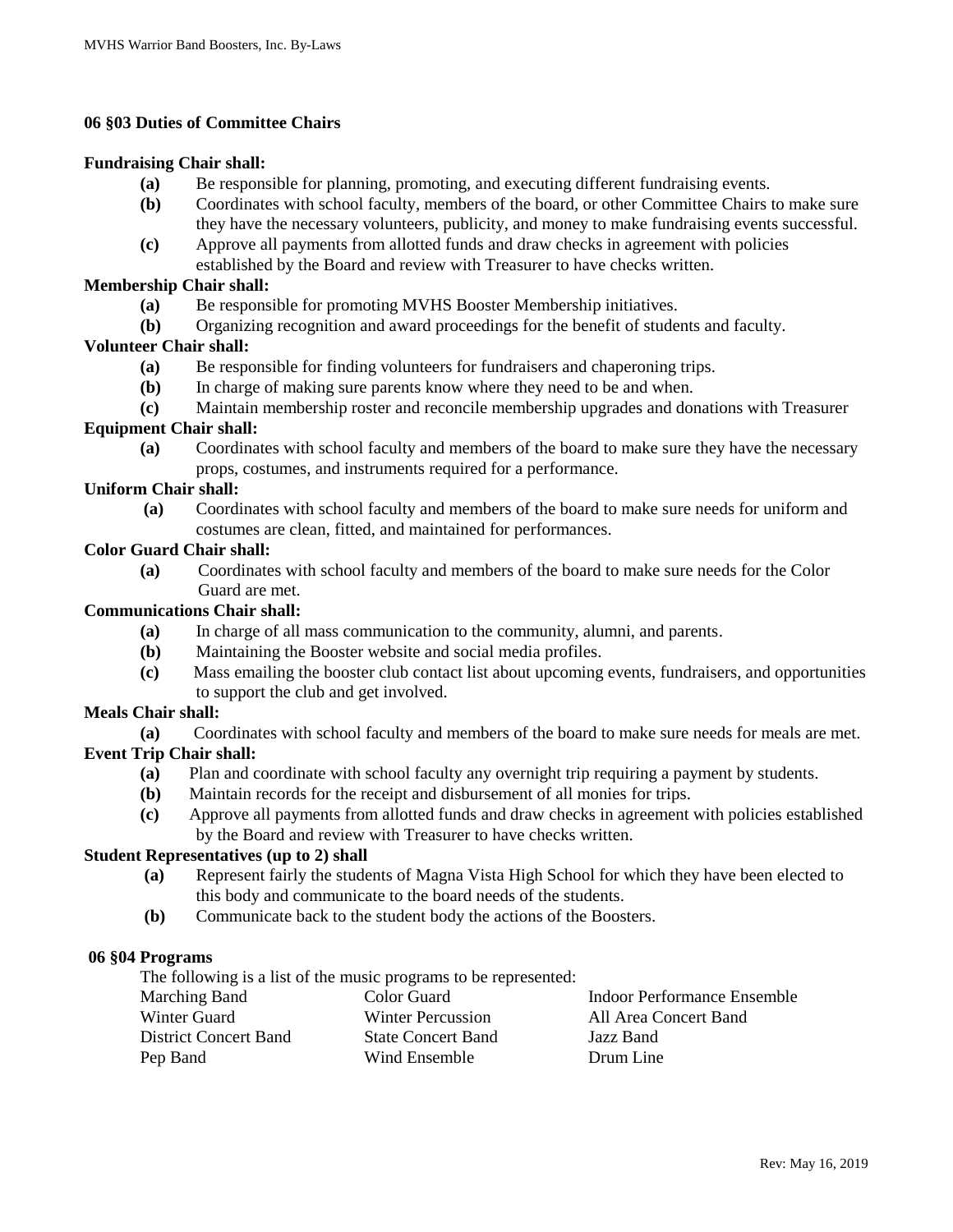# **ARTICLE VII - EXECUTIVE BOARD**

**07 §01 Membership** The Executive Board shall consist of the President, Vice President, Secretary, and Treasurer of the organization.

**07 §02 Authority** The affairs, activities and operation of the organization shall be managed by the Executive Board. The Executive Board shall transact necessary business during the intervals between the meetings of the membership and such other business as may be referred to it by the membership or these bylaws. It may create Standing and Special Committees, approve the plans and work of standing and special committees, prepare and submit a budget to the membership for approval, and, in general, conduct the business and activities of the organization.

**07 §03 Meetings** The Executive Board shall meet monthly to prepare for general membership meetings and to conduct the affairs of the organization.

**07 §04 Action Without a Meeting** Any action required or permitted to be taken at a meeting of the Board of Directors (including amendment of these bylaws) or of any committee may be taken without a meeting if all the members of the Board or committee consent in writing to taking the action without a meeting and to approving the specific action. Such consents shall have the same force and effect as a unanimous vote of the Board or of the committee as the case may be.

**07 §05 Participation in Meeting by Conference Telephone or Group Text** Members of the Board may participate in a meeting through use of conference telephone or similar communications equipment, so long as members participating in such meeting can hear one another or acknowledge each other's messages via text. All Members must confirm their presence.

**07 §06 Reimbursement** Executive Board members shall serve without compensation with the exception that expenses incurred in the furtherance of the organization's business are allowed to be reimbursed with documentation in accordance with the organization's financial policies, and prior approval.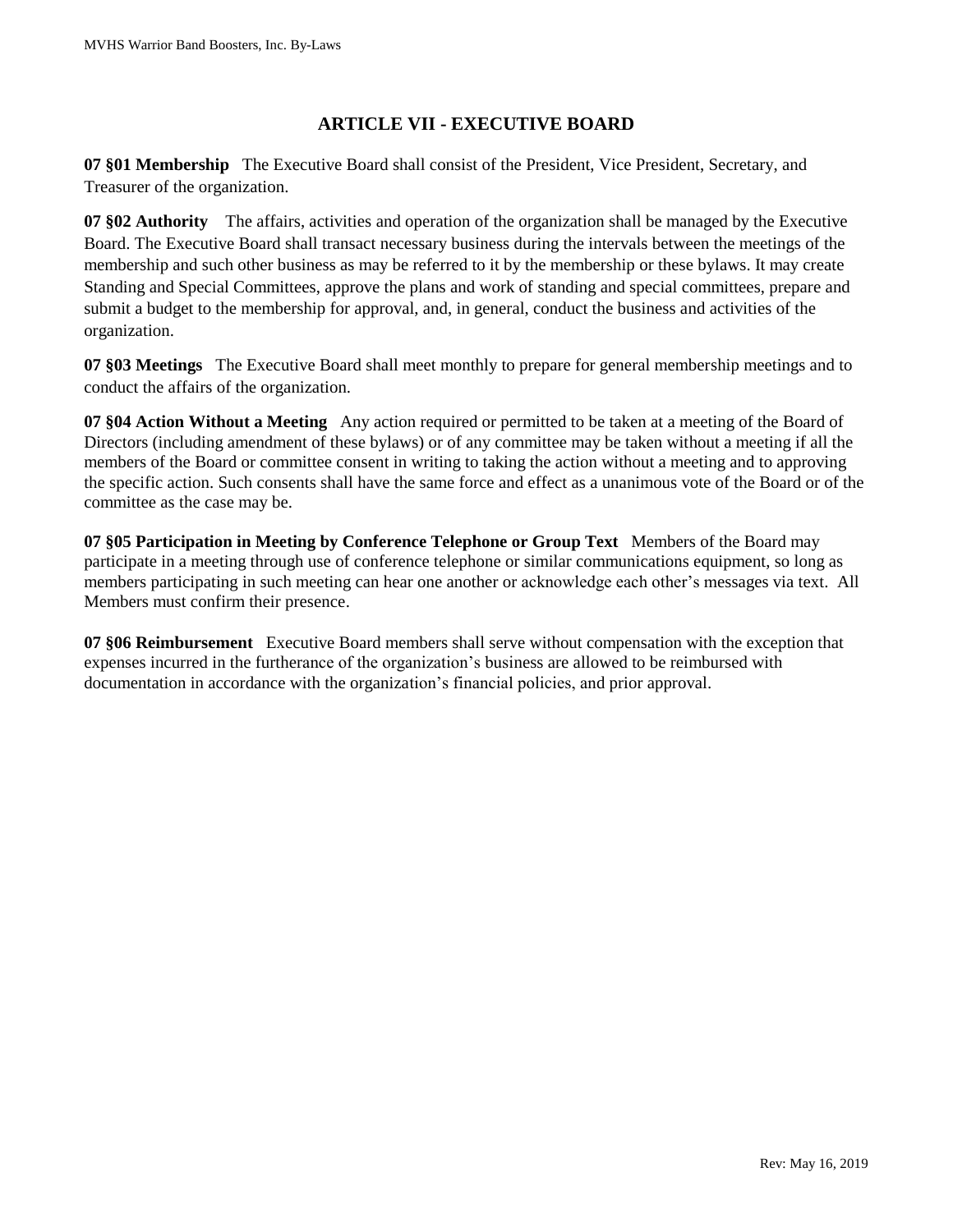# **ARTICLE VIII - FINANCIAL AND ACCOUNTING**

**08 §01 Authority and Disbursement** The Principal, Band Director, and President of the Boosters shall decide all matters pertaining to the distribution of funds other than fundraising expenses. All income shall be placed in the Booster bank accounts. The Boosters shall direct expenditure of funds, other than fundraising expenses, in such manner as the Principal, Music Director, and the President of the Boosters agree. The Board of Directors shall have an opportunity to discuss such expenditures and may appeal the decision of the Principal and Music Director. The decision of the President shall be final.

**08 §02 Compensation** No Director, Officer, or Member shall receive, directly or indirectly, compensation from the Boosters.

**08 §03 Fiscal Year** The fiscal year of the Boosters shall begin on July 1 and end on June 30 but may be changed by resolution of the Executive Board.

**08 §04 Budget** The Executive Board shall present to the membership at the first regular meeting of the membership after the officers have been elected, or as soon thereafter as practicable, a budget of anticipated revenue and expenses for the year. This budget shall be used to guide the activities of the organization during the year, including serving as approval for anticipated expenditures. Any substantial deviation from the budget must be approved in advance by the membership.

**08 §05 Obligations** The Executive Board may authorize any officer or officers to enter into contracts or agreements for the purchase of materials or services on behalf of the organization.

**08 §06 Loans** No loans shall be made by the organization to its officers or members.

**08 §07 Checks** All checks, drafts, or other orders for the payment of money on behalf of the organization shall be signed by the Treasurer, President, or by any other person as authorized in writing by the Executive Board, except that checks of \$250 or more must have the signature of at least two officers, such as the Treasurer and the President. Checks shall bear notice of this requirement above the signature line as follows, "Two signatures required for checks in the amount of \$250 or more." The Treasurer or the President shall sign checks and other members as the Board shall determine with a minimum of 3 signors for the account but no more than 5 signors.

**08 §08 Banking** The Treasurer shall ensure that all funds of the organization are timely deposited to the credit of the organization in such banks or other depositories as determined by the Executive Board. All deposits and disbursements shall be documented by a receipt, an invoice, or other written documentation. Sequentially numbered receipts shall be provided, with a copy kept, whenever cash is turned over or collected. All deposits and/or disbursements shall be made as soon as practicable upon receipt of the funds, normally daily, immediately after received and counted. If debit or credit cards are established in the name of the organization, a policy approved by the Executive Board shall be developed and used that includes a list of the authorized users, daily/monthly/annual spending limits, and review and oversight provisions. No personal charging on the card by the authorized users shall be allowed.

**08 §09 Financial Controls** The organization shall adopt appropriate financial controls to ensure the integrity of its funds. Specifically, without limitation, the organization shall maintain separation of financial controls so that, minimally:

1) All expenses must be approved by the membership by way of approval of an annual budget, or amendments thereto, or be approved by separate resolution of the Executive Board. Purchases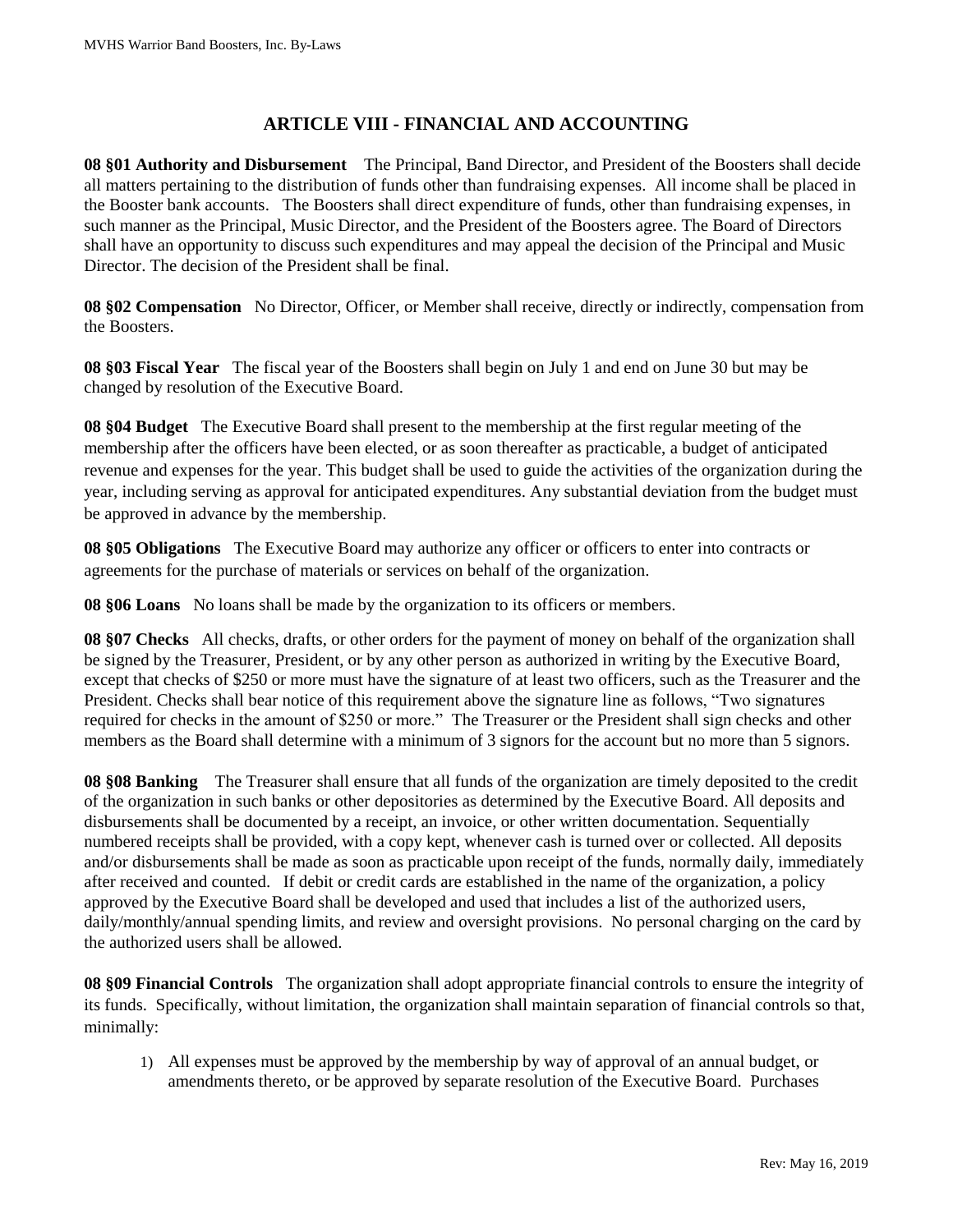exceeding \$600 not budgeted must be approved prior to purchase at a general membership meeting, if there is no quorum of at least 5 members it will be decided by the executive board.

- 2) The Treasurer and the President or an officer or other person without check signing authority designated by the Executive Board shall review and reconcile all bank statements on a monthly basis;
- 3) A committee of at least two (2) persons without check signing authority shall annually audit all corporate finances or hire and supervise an outside accountant or auditing firm to conduct a review of corporate financial records.

**08 §10 Financial Report** The Treasurer shall present a financial report at each membership meeting of the organization and prepare a final report at the close of the year in accordance with the organization's financial policies. The Executive Board shall have the report and the accounts examined annually. If audits done by a firm designated by the school board are no longer required the Booster will have audits done as follows. If the organization grosses less than \$100,000 per year, the financial practices and accounts may be reviewed by an internal audit committee. The audit committee shall consist of two or more Board or voting members of the organization who are not involved in the routine handling of the organization's finances, including not having signature authority on bank accounts or approval authority over disbursements. If the organization grosses over \$100,000 in receipts, an external professional, such as a certified public accountant (CPA), shall be hired by the audit committee to perform a financial review or compilation. A full audit shall be conducted by an external CPA or the school board when annual gross receipts equal or exceed \$250,000.

**08 §11 Financial Record Retention.** All records of the organization shall be maintained and destroyed in accordance with law, and standard record retention guidelines. Financial records shall be maintained as follows:

RECORD HOW TO STORE PERIOD OF TIME

- 1) *Keep at least seven (7) years Consider keeping permanently*. Year-end Treasurer's financial report/statement, Annual Internal Financial Review Reports, IRS Form 990s Store in corporate record book, binder, or cloud-based software.
- *2) Seven (7) Years Store w/financial records. Destroy after seven years.*  Bank statements, canceled checks, check registers, invoices, receipts, cash tally sheets, investment statements, and related documents Compile & file records on a yearly basis. Store in binder or cloud-based software.
- 3) *Three (3) Years Store w/ financial records. Destroy after three years*. Treasurer's reports (monthly) Compile & file records on yearly basis. Store in binder or cloud-based software.

**08 §12 Expenditures.** Only by a majority vote of the Board of Directors may any individual be authorized to spend money for fundraising expenses.

**08 §13 Distribution of Property upon Dissolution**. Upon dissolution of the Boosters and after all outstanding debts and claims have been satisfied, the Members shall direct the remaining property of the Boosters to another Federally Incorporated entity which maintains the same objectives as set forth in Article II of these By-Laws, which are, or may be entitled to exemption under Section 501-(c) -(3) of the Internal Revenue Code or any future corresponding, provision.